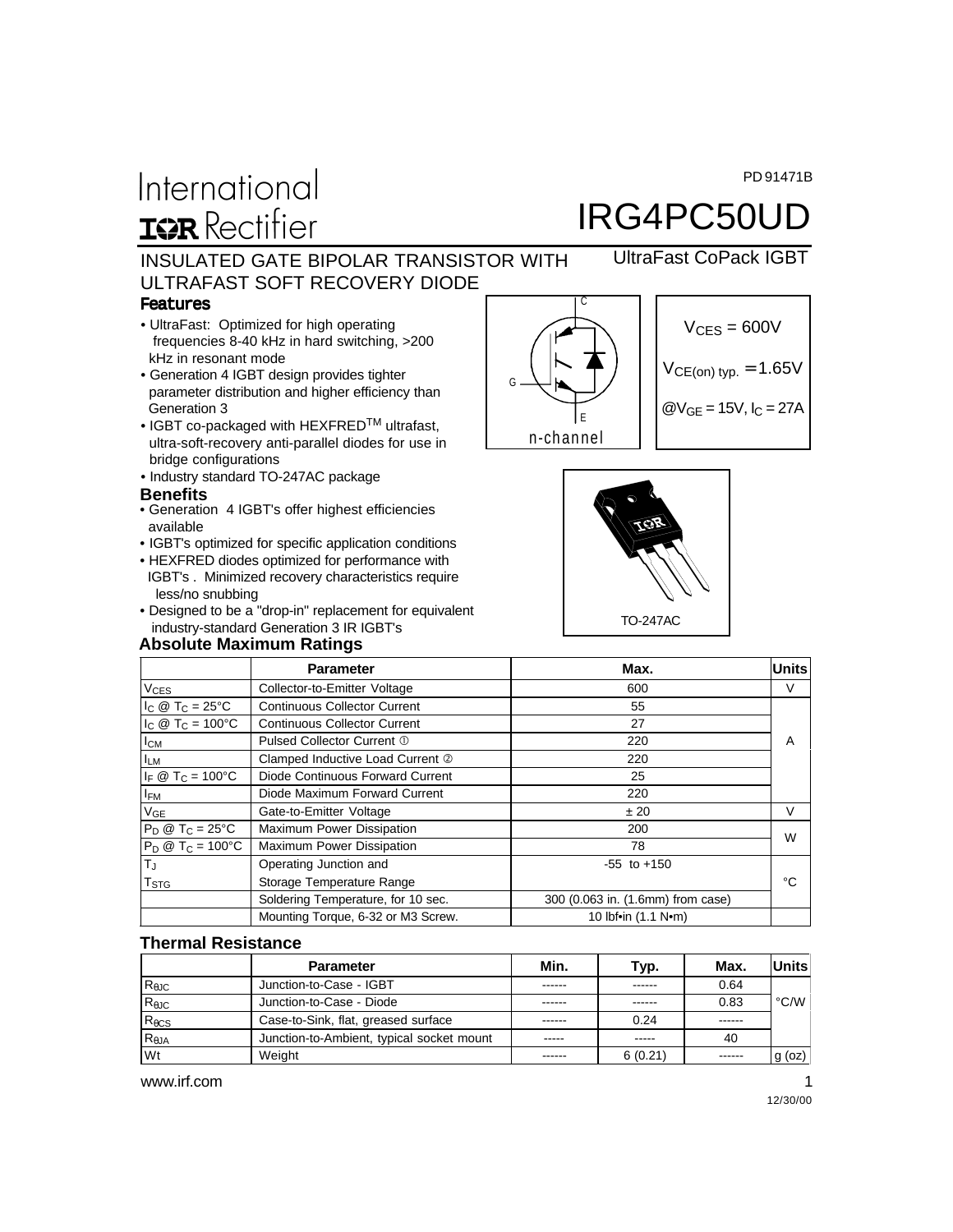# International<br>**IGR** Rectifier

|                                 | <b>Parameter</b>                                    | Min.  |       | Typ. Max.     | <b>Units</b>         | <b>Conditions</b>                                        |                |
|---------------------------------|-----------------------------------------------------|-------|-------|---------------|----------------------|----------------------------------------------------------|----------------|
| $V_{(BR)CES}$                   | Collector-to-Emitter Breakdown Voltage <sup>3</sup> | 600   | ----  | ----          | V                    | $V_{GE} = 0V$ , $I_C = 250 \mu A$                        |                |
| $\Delta V_{(BR)CES}/\Delta T_J$ | Temperature Coeff. of Breakdown Voltage             | ----  | 0.60  | $\cdots$      | $V$ <sup>o</sup> $C$ | $V_{GF} = 0V$ , $I_C = 1.0mA$                            |                |
| $V_{CE(on)}$                    | Collector-to-Emitter Saturation Voltage             | $---$ | 1.65  | 2.0           |                      | $I_C = 27A$                                              | $V_{GE} = 15V$ |
|                                 |                                                     |       | 2.0   | ----          | $\vee$               | $I_C = 55A$                                              | See Fig. 2, 5  |
|                                 |                                                     | ----  | 1.6   | ----          |                      | $I_C = 27A$ , $T_A = 150^{\circ}C$                       |                |
| V <sub>GE(th)</sub>             | Gate Threshold Voltage                              | 3.0   | ----  | 6.0           |                      | $V_{CE} = V_{GE}$ , $I_C = 250 \mu A$                    |                |
| $\Delta V_{GE(th)}/\Delta T_J$  | Temperature Coeff. of Threshold Voltage             | $---$ | $-13$ | $\frac{1}{2}$ | mV/°C                | $V_{CF} = V_{GF}$ , $I_C = 250 \mu A$                    |                |
| <b>g</b> fe                     | Forward Transconductance 4                          | 16    | 24    | $---$         | S                    | $V_{CF} = 100V$ , $I_C = 27A$                            |                |
| $I_{CES}$                       | Zero Gate Voltage Collector Current                 | ----  | ----  | 250           | μA                   | $V_{GF} = 0V$ , $V_{CF} = 600V$                          |                |
|                                 |                                                     |       | ----  | 6500          |                      | $V_{GF} = 0V$ , $V_{CF} = 600V$ , $T_{J} = 150^{\circ}C$ |                |
| $V_{FM}$                        | Diode Forward Voltage Drop                          | ----  | 1.3   | 1.7           | V                    | $IC = 25A$                                               | See Fig. 13    |
|                                 |                                                     | ----  | 1.2   | 1.5           |                      | $I_C = 25A$ , $T_J = 150^{\circ}C$                       |                |
| $I_{GES}$                       | Gate-to-Emitter Leakage Current                     |       |       | ±100          | nA                   | $V_{GF} = \pm 20V$                                       |                |

## Electrical Characteristics @ T<sub>J</sub> = 25°C (unless otherwise specified)

## Switching Characteristics @ T<sub>J</sub> = 25°C (unless otherwise specified)

|                             | <b>Parameter</b>                    | Min.     |      | Typ. Max. | <b>Units</b> | <b>Conditions</b>                              |                                  |                                               |  |
|-----------------------------|-------------------------------------|----------|------|-----------|--------------|------------------------------------------------|----------------------------------|-----------------------------------------------|--|
| $Q_g$                       | Total Gate Charge (turn-on)         | $\cdots$ | 180  | 270       |              | $I_C = 27A$                                    |                                  |                                               |  |
| Qge                         | Gate - Emitter Charge (turn-on)     | ----     | 25   | 38        | nC           | $V_{\text{CC}} = 400V$                         |                                  | See Fig. 8                                    |  |
| $Q_{gc}$                    | Gate - Collector Charge (turn-on)   | ----     | 61   | 90        |              | $V_{GE}$ = 15V                                 |                                  |                                               |  |
| $t_{d(on)}$                 | Turn-On Delay Time                  | ----     | 46   | $\cdots$  |              | $T_{\rm J}$ = 25°C                             |                                  |                                               |  |
| $t_{\sf r}$                 | <b>Rise Time</b>                    | ----     | 25   | ----      | ns           | $I_C = 27A$ , $V_{CC} = 480V$                  |                                  |                                               |  |
| $t_{d(off)}$                | Turn-Off Delay Time                 | ----     | 140  | 230       |              | $V_{GE} = 15V$ , R <sub>G</sub> = 5.0 $\Omega$ |                                  |                                               |  |
| $t_{\rm f}$                 | Fall Time                           | ----     | 74   | 110       |              |                                                | Energy losses include "tail" and |                                               |  |
| $E_{on}$                    | Turn-On Switching Loss              | ----     | 0.99 | ----      |              | diode reverse recovery.                        |                                  |                                               |  |
| $E_{off}$                   | <b>Turn-Off Switching Loss</b>      | ----     | 0.59 | $\cdots$  | mJ           | See Fig. 9, 10, 11, 18                         |                                  |                                               |  |
| $E_{ts}$                    | <b>Total Switching Loss</b>         | ----     | 1.58 | 1.9       |              |                                                |                                  |                                               |  |
| $t_{d(on)}$                 | Turn-On Delay Time                  | ----     | 44   | $---$     |              |                                                |                                  | $T_J = 150^{\circ}$ C, See Fig. 9, 10, 11, 18 |  |
| $t_{r}$                     | <b>Rise Time</b>                    | ----     | 27   | $\cdots$  | ns           | $I_C = 27A$ , $V_{CC} = 480V$                  |                                  |                                               |  |
| $t_{d(off)}$                | Turn-Off Delay Time                 | ----     | 240  | ----      |              | $V_{GF} = 15V$ , R <sub>G</sub> = 5.0 $\Omega$ |                                  |                                               |  |
| $\mathfrak{t}_{\mathsf{f}}$ | Fall Time                           | ----     | 130  | $\cdots$  |              | Energy losses include "tail" and               |                                  |                                               |  |
| $E_{ts}$                    | <b>Total Switching Loss</b>         | ----     | 2.3  | $\cdots$  | mJ           | diode reverse recovery.                        |                                  |                                               |  |
| LE                          | Internal Emitter Inductance         | ----     | 13   | ----      | nH           | Measured 5mm from package                      |                                  |                                               |  |
| $C_{\text{ies}}$            | Input Capacitance                   | ----     | 4000 | $\cdots$  |              | $V_{GF} = 0V$                                  |                                  |                                               |  |
| $C_{oes}$                   | <b>Output Capacitance</b>           | ----     | 250  | $\cdots$  | рF           | $V_{\text{CC}} = 30V$                          |                                  | See Fig. 7                                    |  |
| $C_{res}$                   | Reverse Transfer Capacitance        | ----     | 52   | ----      |              | $f = 1.0$ MHz                                  |                                  |                                               |  |
| $t_{rr}$                    | Diode Reverse Recovery Time         | ----     | 50   | 75        | ns           | $T_J = 25^{\circ}C$ See Fig.                   |                                  |                                               |  |
|                             |                                     | $---$    | 105  | 160       |              | $T_{\rm J} = 125^{\circ}C$                     | 14                               | $I_F = 25A$                                   |  |
| $I_{rr}$                    | Diode Peak Reverse Recovery Current | ----     | 4.5  | 10        | A            | $T_J = 25^{\circ}C$ See Fig.                   |                                  |                                               |  |
|                             |                                     | $\cdots$ | 8.0  | 15        |              | $T_J = 125$ °C                                 | 15                               | $V_R = 200V$                                  |  |
| $Q_{rr}$                    | Diode Reverse Recovery Charge       | ----     | 112  | 375       | пC           | $T_{\rm J}$ = 25°C                             | See Fig.                         |                                               |  |
|                             |                                     | $---$    | 420  | 1200      |              | $T_J = 125$ °C                                 | 16                               | di/dt 200A/us                                 |  |
| $di_{(rec)M}/dt$            | Diode Peak Rate of Fall of Recovery | $\cdots$ | 250  | ----      | $A/\mu s$    | $T_J = 25$ °C                                  |                                  |                                               |  |
|                             | During $t_{\rm b}$                  | ----     | 160  | ----      |              | $T_J = 125$ °C                                 |                                  |                                               |  |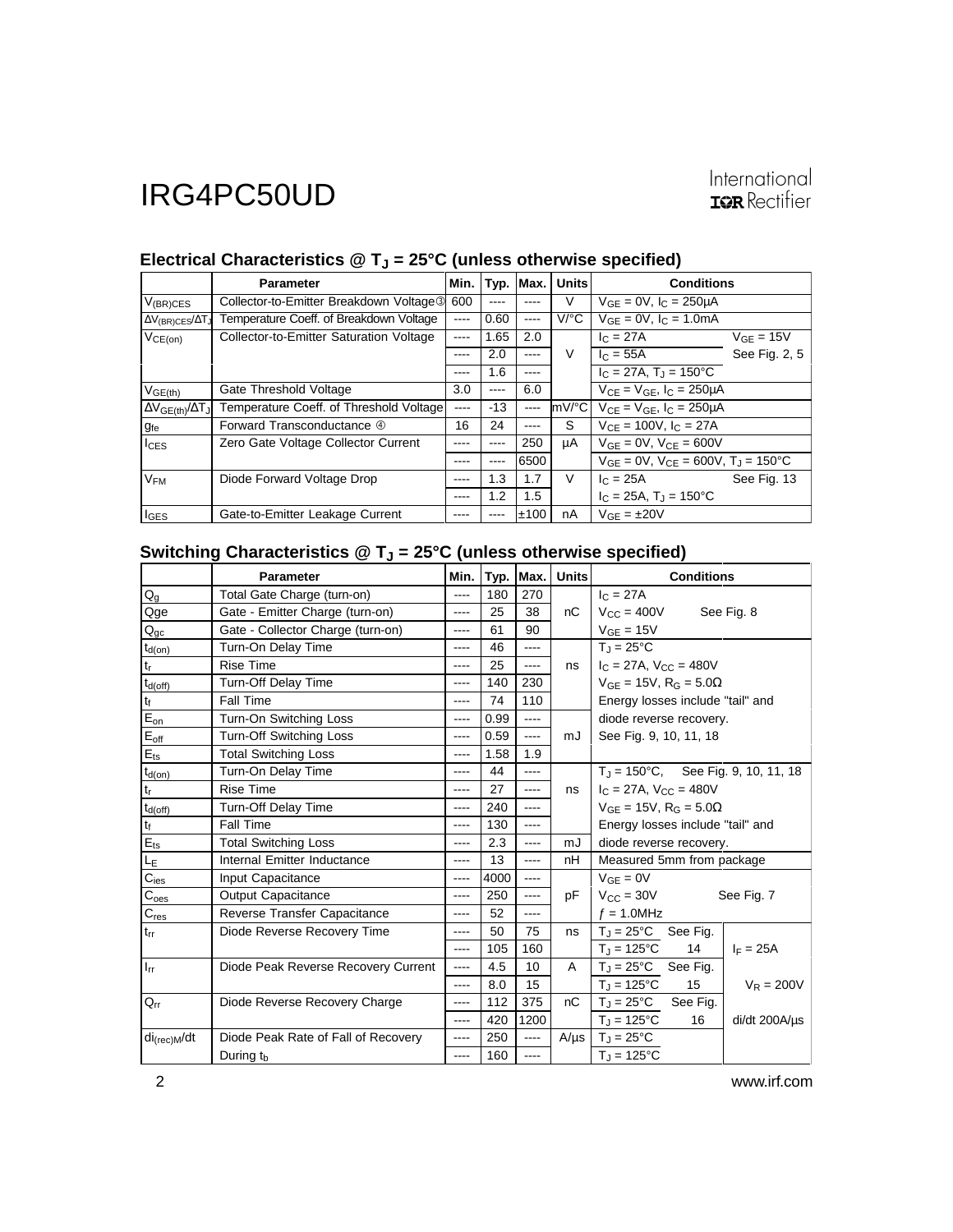







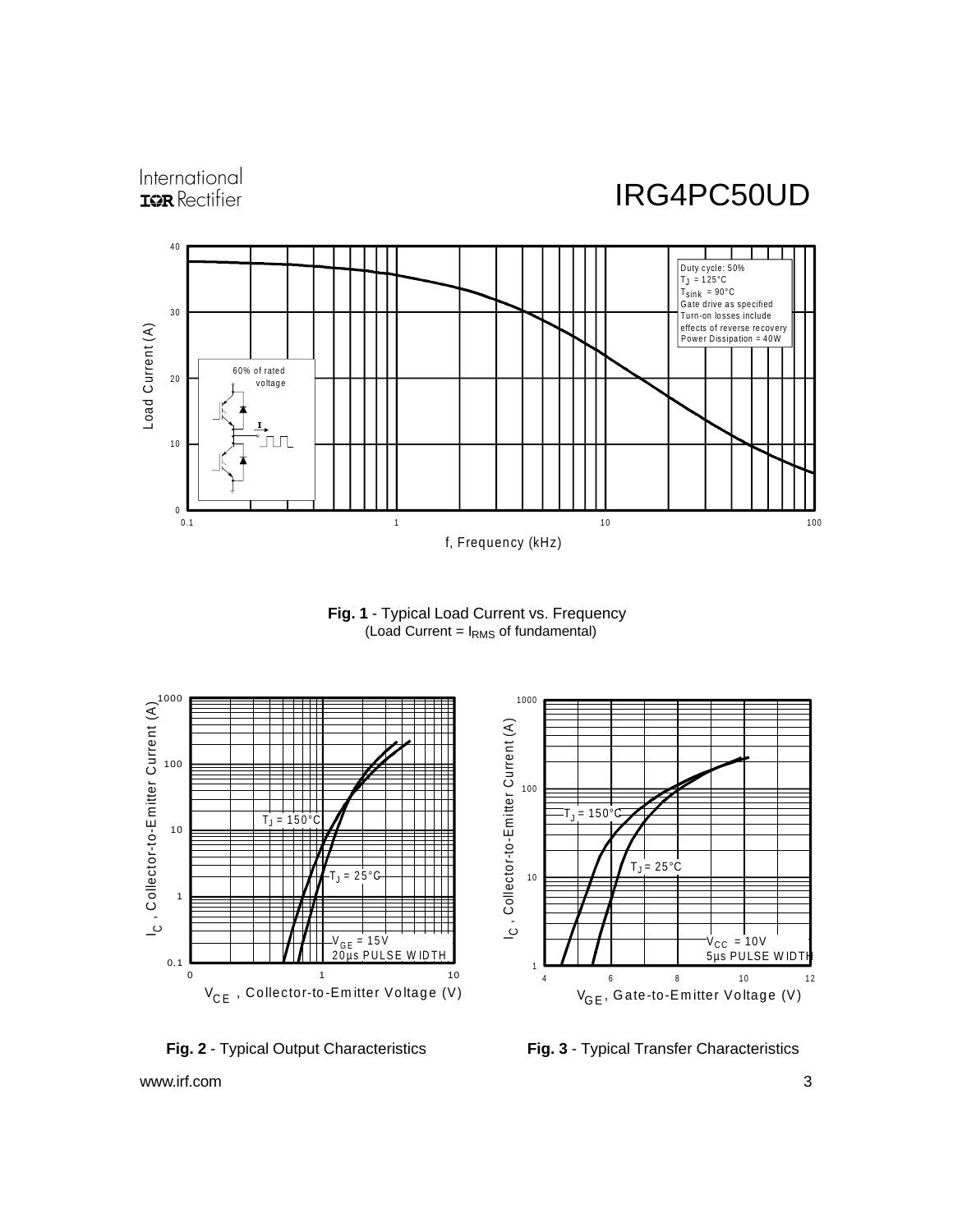## International **IGR** Rectifier

 $\begin{array}{c} 1 \mid 1 \\ 0 \end{array}$ 

 $\mathsf{I}_\mathsf{C}$ 

lc.

C

 $= 27$ 

 $= 14$ 



**Fig. 4** - Maximum Collector Current vs. Case **Temperature** 



**Fig. 5** - Typical Collector-to-Emitter Voltage vs. Junction Temperature



**Fig. 6** - Maximum IGBT Effective Transient Thermal Impedance, Junction-to-Case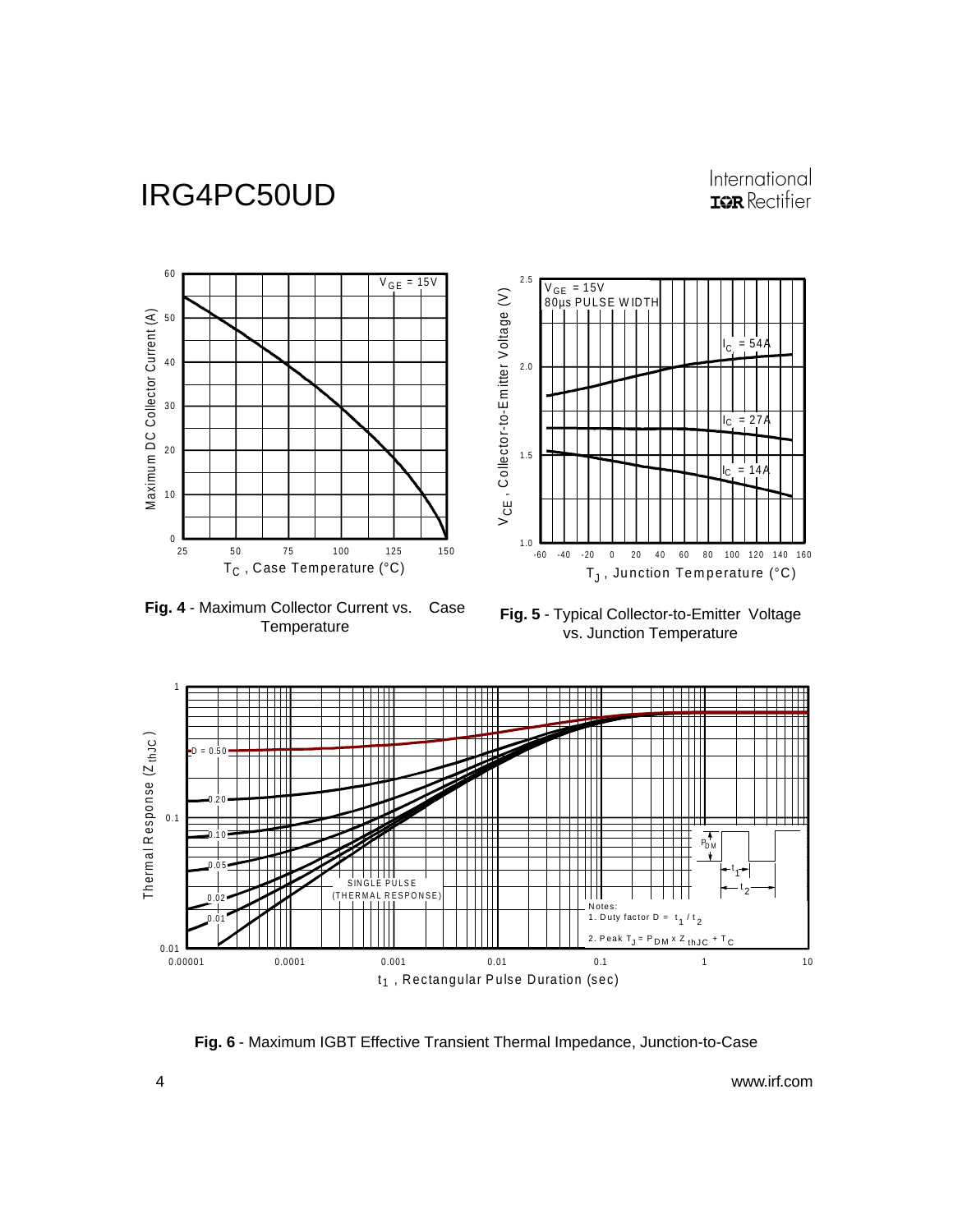## International **IOR** Rectifier

# IRG4PC50UD



**Fig. 7 -** Typical Capacitance vs. Collector-to-Emitter Voltage



**Fig. 9** - Typical Switching Losses vs. Gate **Resistance** 



**Fig. 8** - Typical Gate Charge vs. Gate-to-Emitter Voltage



**Fig. 10** - Typical Switching Losses vs. Junction Temperature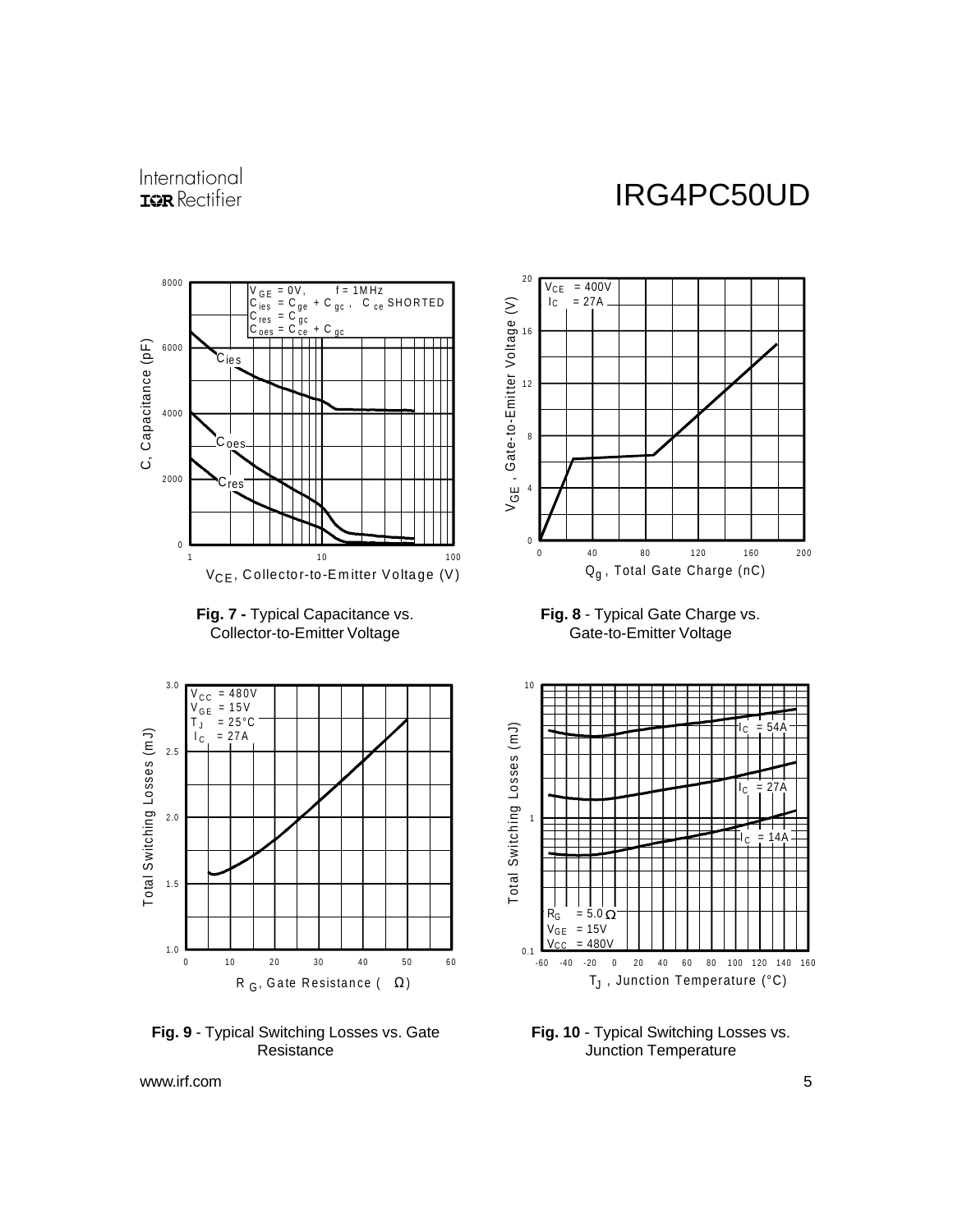

**Fig. 13** - Maximum Forward Voltage Drop vs. Instantaneous Forward Current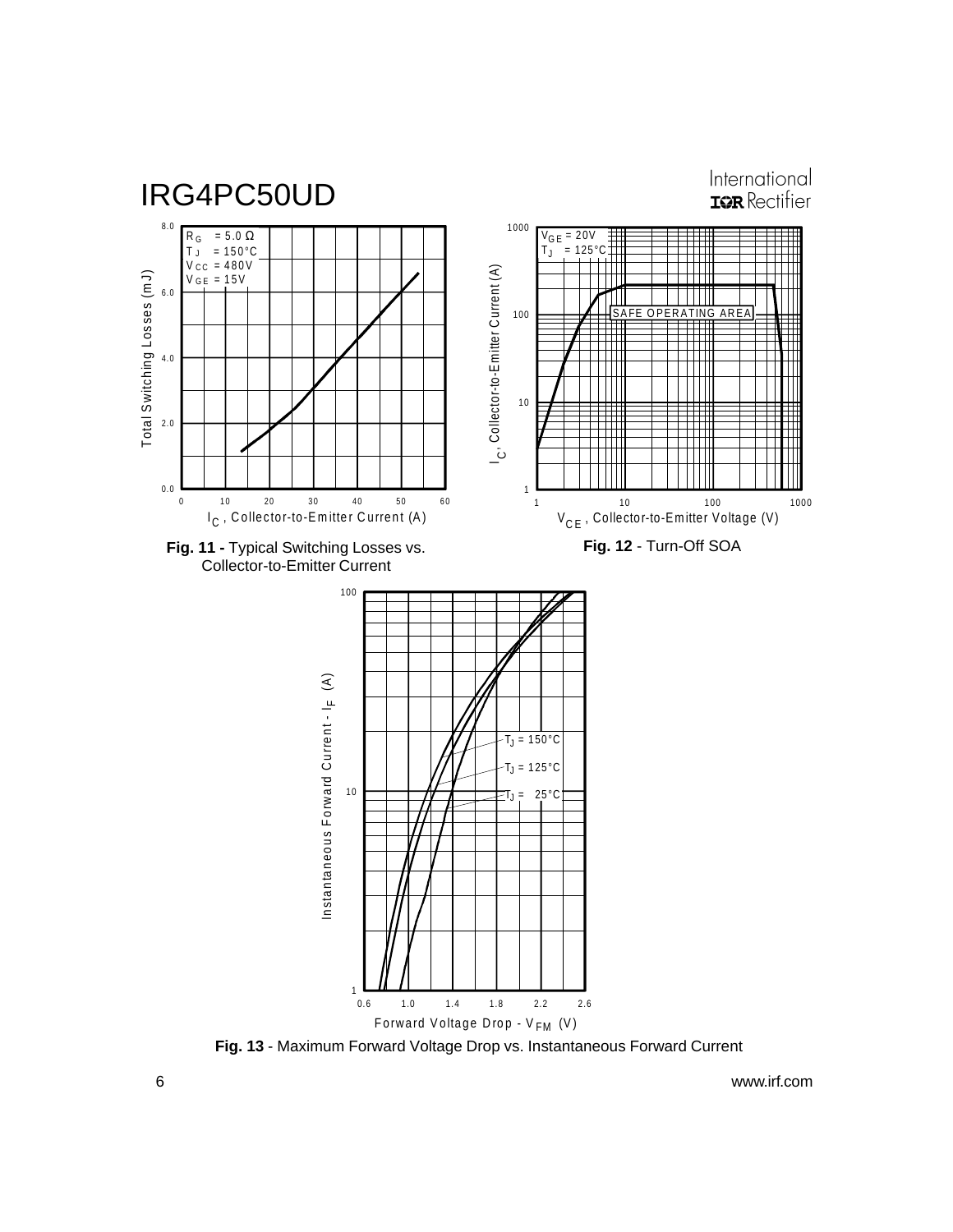#### International **IOR** Rectifier





Fig. 16 - Typical Stored Charge vs. di<sub>f</sub>/dt **Fig. 17** - Typical di<sub>(rec)M</sub>/dt vs. di<sub>f</sub>/dt



## IRG4PC50UD



Fig. 14 - Typical Reverse Recovery vs. di<sub>f</sub>/dt Fig. 15 - Typical Recovery Current vs. dif/dt

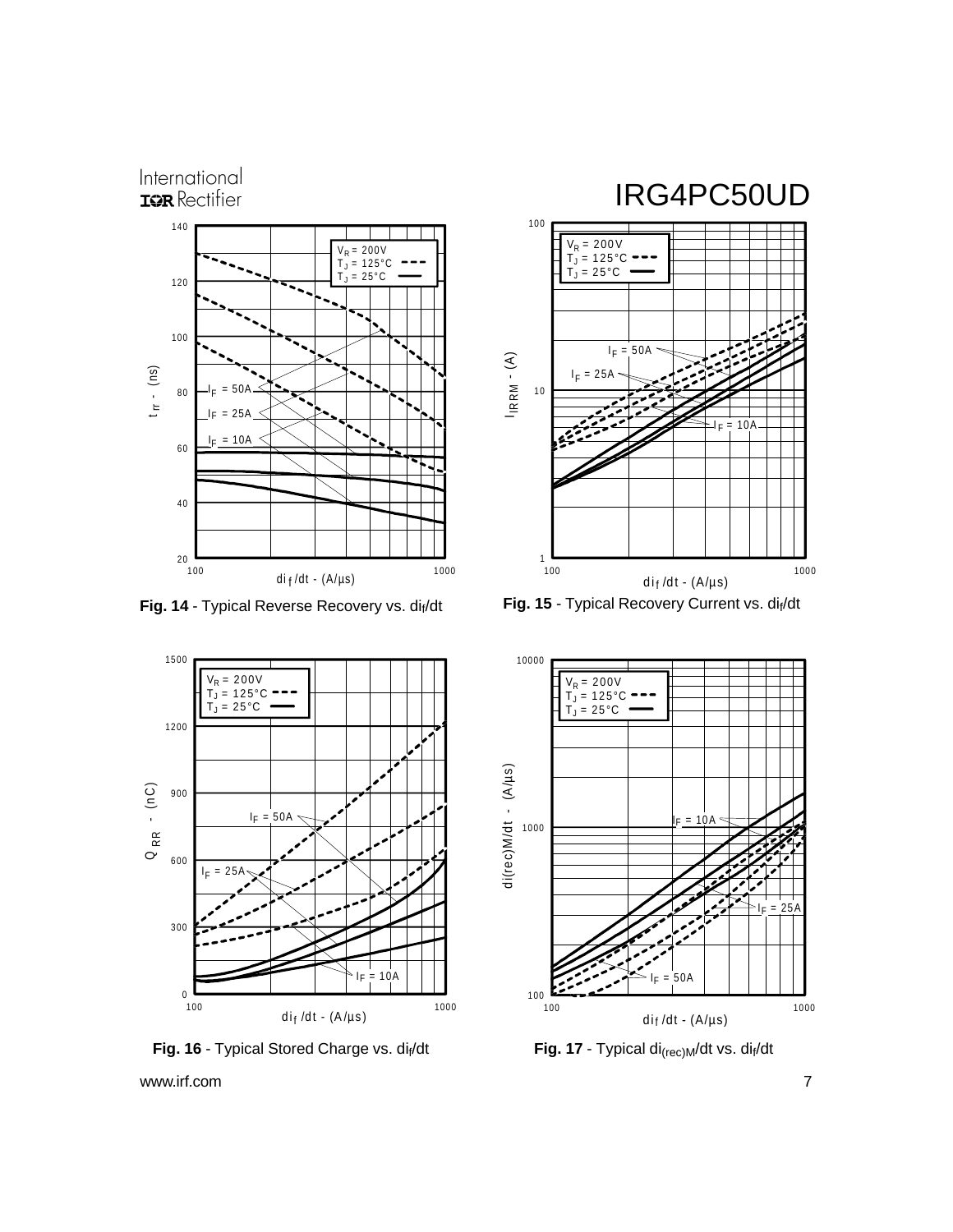### International **IGR** Rectifier







**Fig. 18b** - Test Waveforms for Circuit of Fig. 18a, Defining  $E_{off}$ ,  $t_{d(off)}$ ,  $t_f$ 







**Fig. 18d** - Test Waveforms for Circuit of Fig. 18a, Defining E<sub>rec</sub>, t<sub>rr</sub>, Q<sub>rr</sub>, I<sub>rr</sub>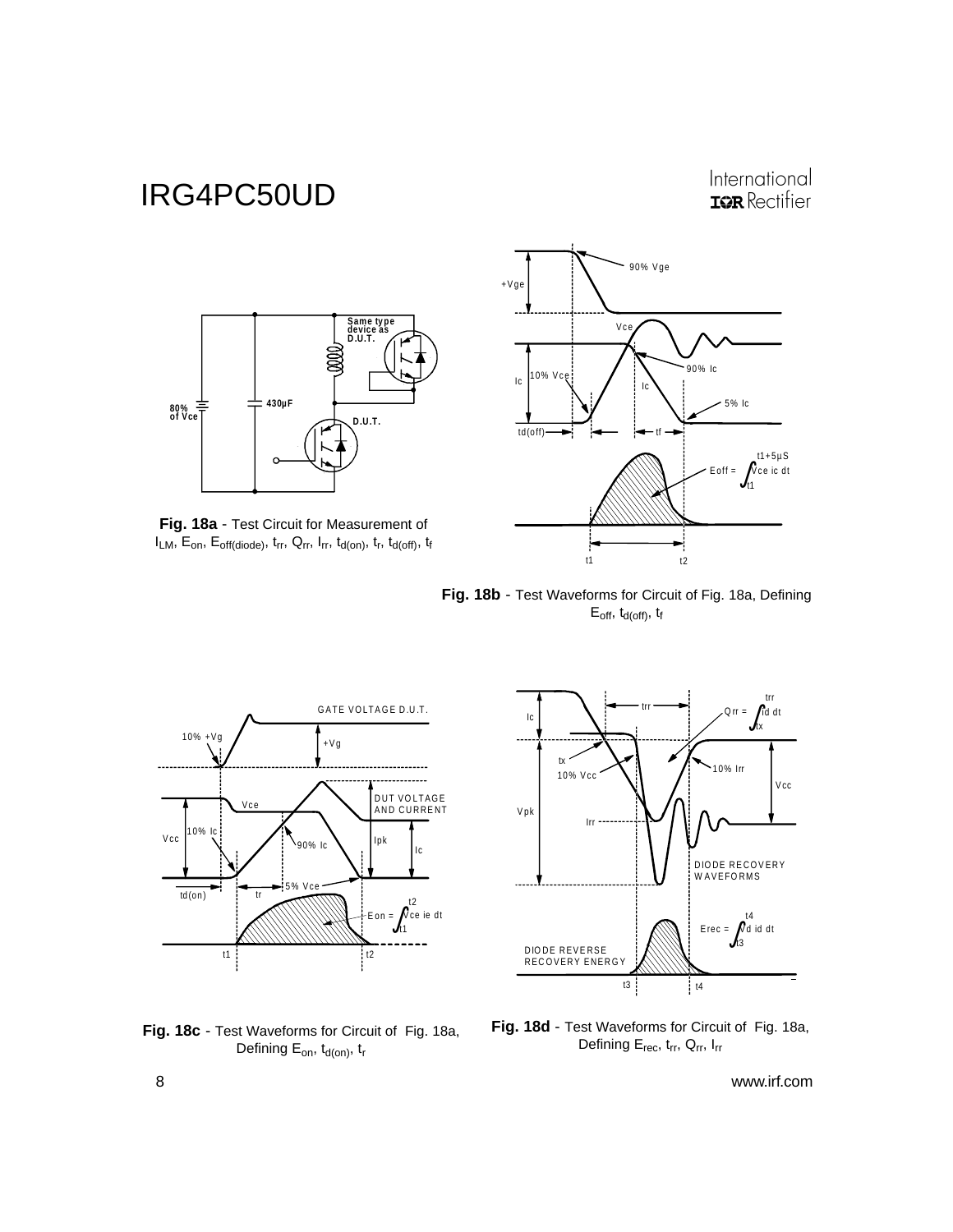## International **IOR** Rectifier

# IRG4PC50UD



Figure 18e. Macro Waveforms for Figure 18a's Test Circuit



Figure 19. Clamped Inductive Load Test Circuit